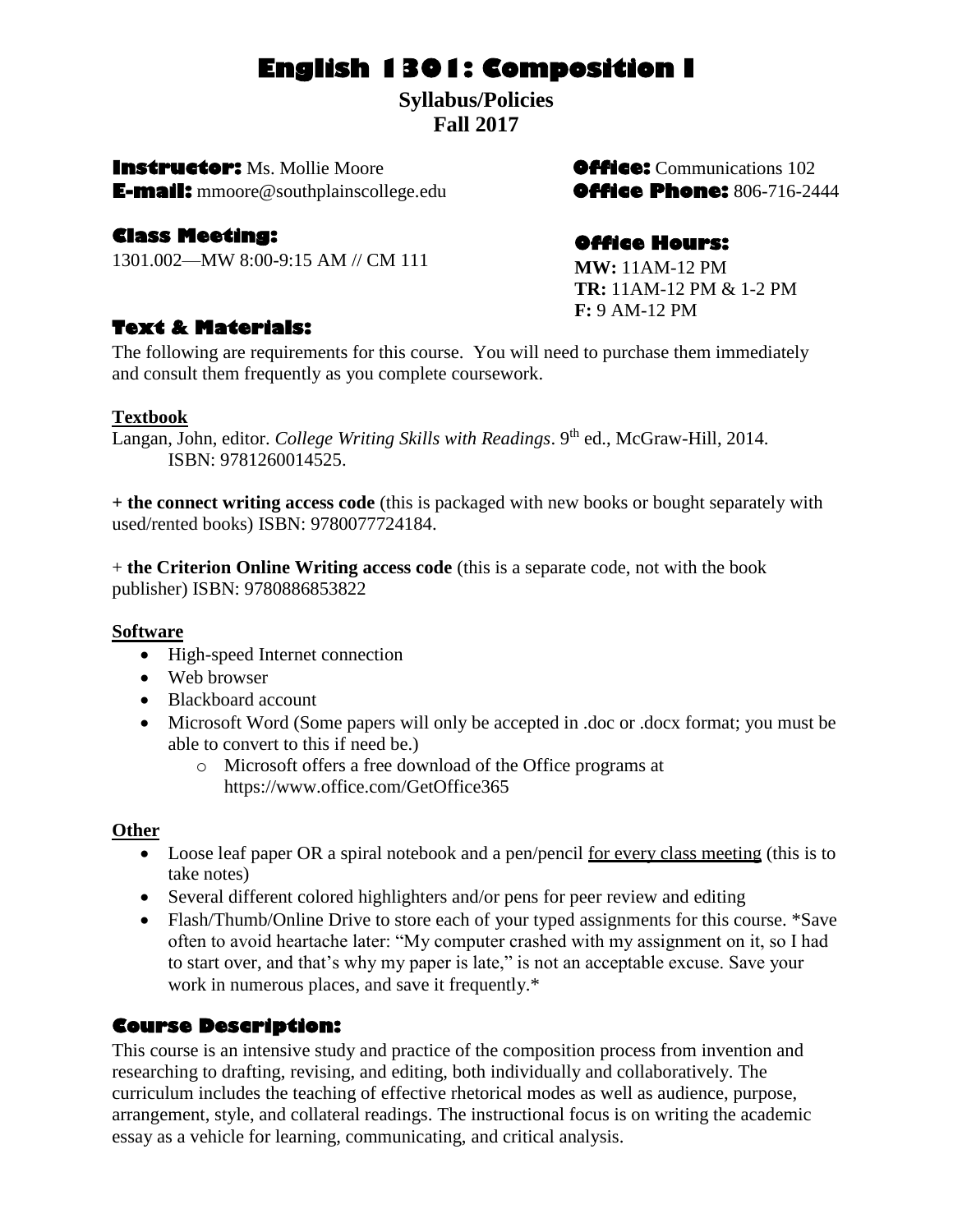# **Objectives:**

- **Communications skills**—to include effective written, oral and visual communication
- **Critical thinking skills**—to include creative thinking, innovation, inquiry, and analysis, evaluation and synthesis of information
- **Teamwork**—to include the ability to consider different points of view and to work effectively with others to support a shared purpose or goal
- **Personal Responsibility**—to include the ability to connect choices, actions, and consequences to ethical decision-making.

# **Goals/Outcomes:** Upon successful completion of this course, students will:

- 1. Demonstrate knowledge of individual and collaborative writing processes.
- 2. Exhibit logic, unity, development, and coherence to create essays.
- 3. Develop ideas with appropriate support and attribution.
- 4. Write in a style appropriate to audience and purpose.
- 5. Read, reflect, and respond critically to a variety of texts.
- 6. Use edited American English, with an emphasis on correct grammar, punctuation, spelling, and mechanics, in academic essays.
- 7. Write a minimum of six 500-word essays.

# **Student Responsibilities:**

Students are expected to

- 1. Be on time and regularly attend class
- 2. Be responsible for the learning process, including preparation for class, such as reading and homework; participation in class discussions, including asking relevant questions; getting assignments and/or notes if absent; and accepting responsibility for not understanding an assignment or failing an assignment
- 3. Be responsible for having an appropriate attitude and using appropriate language in academic environments; not use condescending, inflammatory, threatening, or profane rhetoric, whether verbally or in written form, in academic environments
- 4. Have respectful behavior toward instructor and classmates in order to contribute to the atmosphere necessary for learning
- 5. Be responsible for courteous actions to others, especially by putting away cell phones and other distractions while in class
- 6. Be responsible for writing down all grades and applying them to the grading scale used for the class, which is shown in the course's policy statement/syllabus
- 7. Submit all assignments in accordance with due dates, formats, and requirements
- 8. Avoid all forms of cheating and plagiarism on all assignments, including improper collaboration
- 9. Ask questions when something is unclear.

# **Grades:**

| Major Essays (6, includes final) | 70%           |  |
|----------------------------------|---------------|--|
| Essay Exams (4)                  | 10%           |  |
| Group PRs (Peer Reviews, 2)      | 5%            |  |
| Connect Assignments (4 groups)   | 10%           |  |
| Daily Participation              | 5%            |  |
| Reflection Quizzes (5)           | $+$ Bonus $+$ |  |

# **Grading Scale:**

A (Superior): 100-90% B (Good): 89-80% C (Average): 79-70% D (Poor): 69-60% F (Unacceptable): 59-50%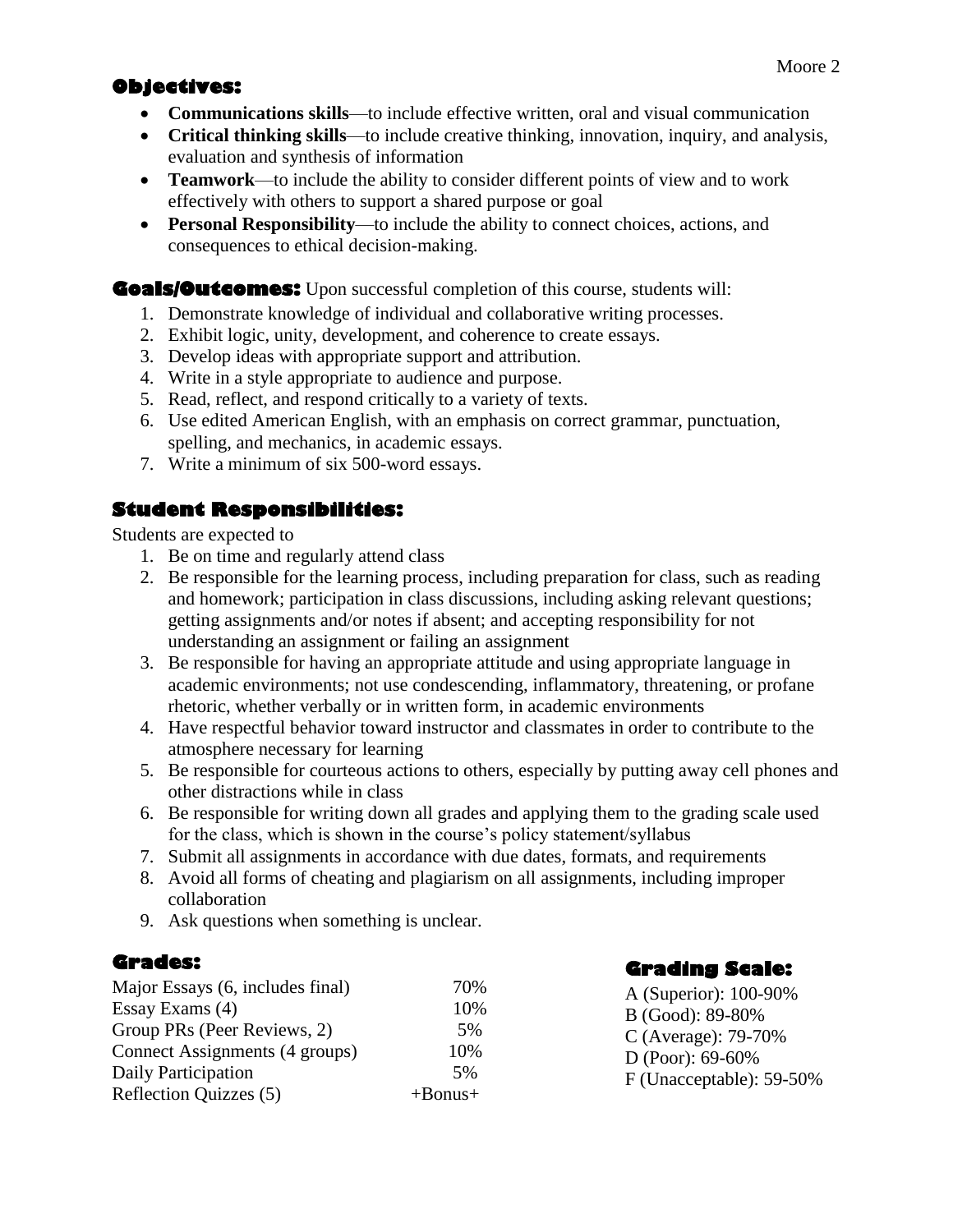*All grade percentages will come from an average of the grades in that category except for Major Essays which are divided as follows:*

# **Major Essays:**

| Essay #1 (Summary/Writing Process)    | 5%  |
|---------------------------------------|-----|
| Essay #2 (Definition)                 | 15% |
| Essay #3 (Cause/Effect)               | 20% |
| Essay #4 (Comp/Contrast)              | 20% |
| Essay #5 (Argument)                   | 30% |
| Essay #6 (final exam narrative essay) | 10% |

# **Explanation of Grading Components:**

## Major Essays

Major essays are the final, polished copy of the essays we work on during each unit of class. These essays should reflect your knowledge of the content of class, mode of writing, and standards of English. **You will receive a detailed assignment sheet for each major essay.**

#### Essay Exams

During this class period you will write an essay based on the conventions we have studied for that unit. For example, in Unit 5 we will learn how to write an argument. Then, during the essay exam you will write an argument paper based on what you have learned and the assignment sheet you received at the first of the unit. While this essay will be considered a "rough draft," it will need to be an adequate reflection of the unit's goals. **You will receive a detailed assignment sheet for each essay exam.**

#### Group Peer Reviews

Group peer review will give you a chance to consult ME and your classmates on your completed essay exam in order to improve and expand on your first draft. You will be required to bring a copy of your paper for each group member during group review. You will read your paper out loud to the group while each member creates feedback for you.

#### Connect Assignments

These are online, graded assignments to help you learn both modes of writing and standards of written English. Each day you do not attend group peer review will be spent working on and completing all the connect assignments for that essay.

#### Reflection Quizzes

These quizzes will be reflective writings about your graded major essays. You will complete the given prompt after each essay is graded.

#### Daily Participation

You are expected to participate in classroom activities and discussion *to be counted present for the day.* Some of the daily work within the classroom will include pop-reading quizzes, inclass/group work, discussion, and taking notes during lecture. Your daily participation grade will be a reflection of your engagement on each day of class. Absences will affect your daily participation grade.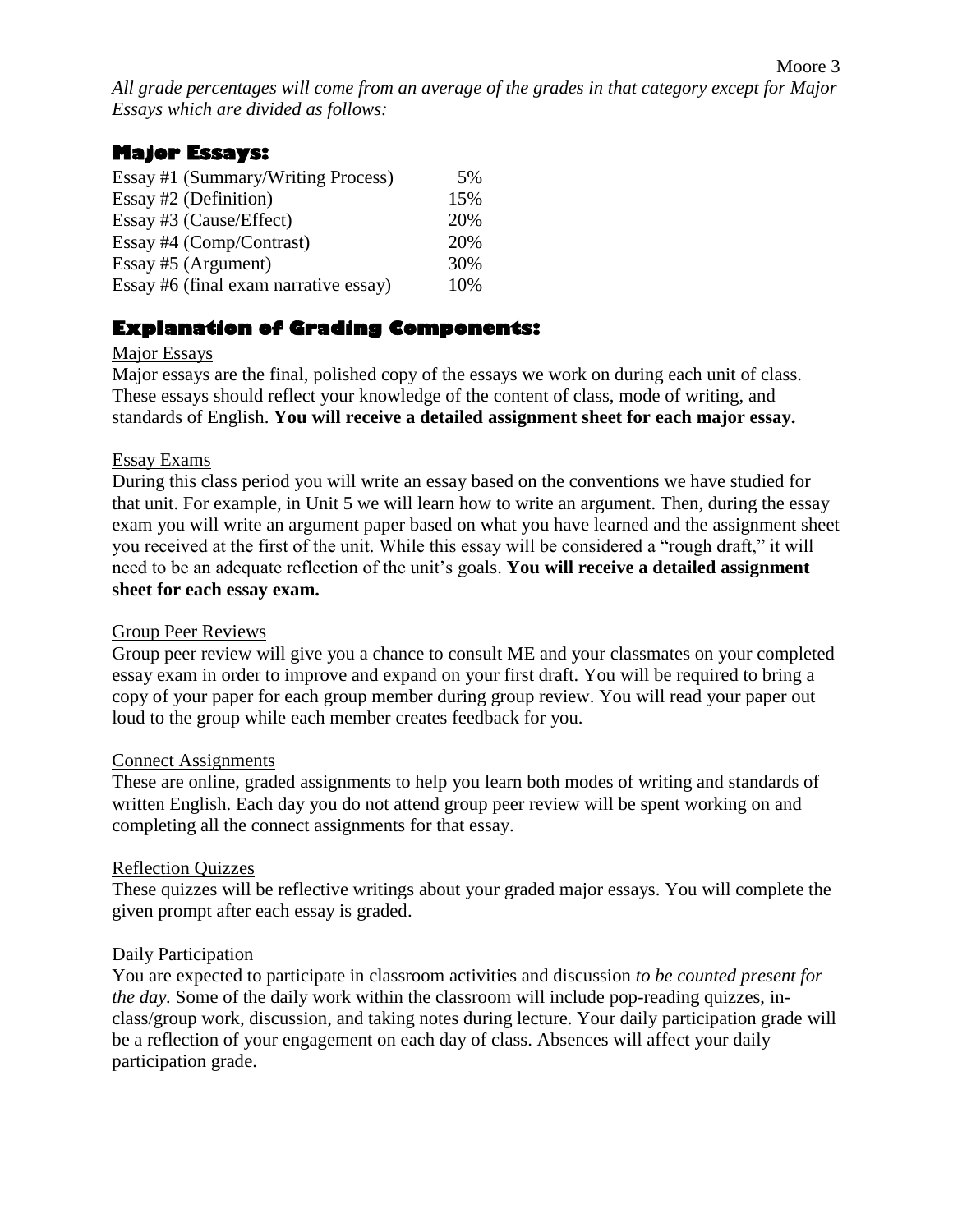# **Evaluation:**

- The "A" essay is perfectly formatted, with three or fewer spelling/wrong word and/or grammatical errors. It also has an excellent title, strong thesis, good transitions, an introduction with a hook, a thoughtful conclusion, and well-supported main points in the body paragraphs. The writing is lively and intelligent; there are no sentence structure errors.
- The "B" essay at the 1301 level contains all of the above with one or two more errors.
- The "C" essay has a thesis, introduction, and conclusion, but lacks support and has multiple errors.
- The "D" essay contains one or more of the following problems: lack of a strong thesis, lack of a strong organizational pattern, weak introduction and/or conclusion, formatting errors, multiple spelling and grammatical errors, and/or sentence structure issues (fragments and run-ons).
- The "F" essay does not meet the minimum requirements for a 1301-level essay assignment. Some examples of "F" essays are 1) those written on a topic that has not been approved; 2) those that do not meet the minimum word count; or 3) those that are not written in the required format.

\*Note: In college, a "C" is an average paper; it does not have anything "wrong" with it; it fulfills the assignment; it simply does not move beyond the average.\*

# **Absence Policy:**

Any student who misses more than 4 class sessions (2 weeks) could be dropped with a grade of "X." If the student is failing, due to poor work or missing assignments, the student could be assigned a grade of "F." An absence is defined as failing to attend class, missing 15 or more minutes of class, or leaving class without the instructor's approval. Whenever possible, students should let the instructor know about expected absences as soon as possible (before the class meeting if at all possible).

Additionally, a student accrues an absence each time he or she accumulates a total of three tardies. **A tardy is defined as being more than 10 minutes late OR leaving class for any reason during the designated class time.** PLEASE take care of any personal business between classes. It is considered impolite to leave a class while it is in session (even when doing group or individual work).

Because this is a student-oriented class, regular attendance is crucial to understanding. With each absence, your participation grade will be impacted. If you are not prepared for workshop assignments, you may be asked to leave class and will be given an absence. If you must be absent, be sure to check Blackboard and check with another class member for any changes in the syllabus so that you can be prepared for the next class meeting. You will still be responsible for the material you have missed and for the upcoming material for the next class. "I was absent, so I didn't know that was due," is not an acceptable excuse.

# **Professionalism and Preparedness:**

Being prepared means that the student has carefully read all required readings and completed any out-of-class writing assignments. All actions and words should reflect kindness and respect for both the instructor and all other students. Disruptive behavior is not restricted to behavioral issues alone; it can include interruptions from cell phones, iPods/mp3 players, sidebar conversations, or beeping watches. None of these behaviors is conducive to the environment we hope to promote this semester.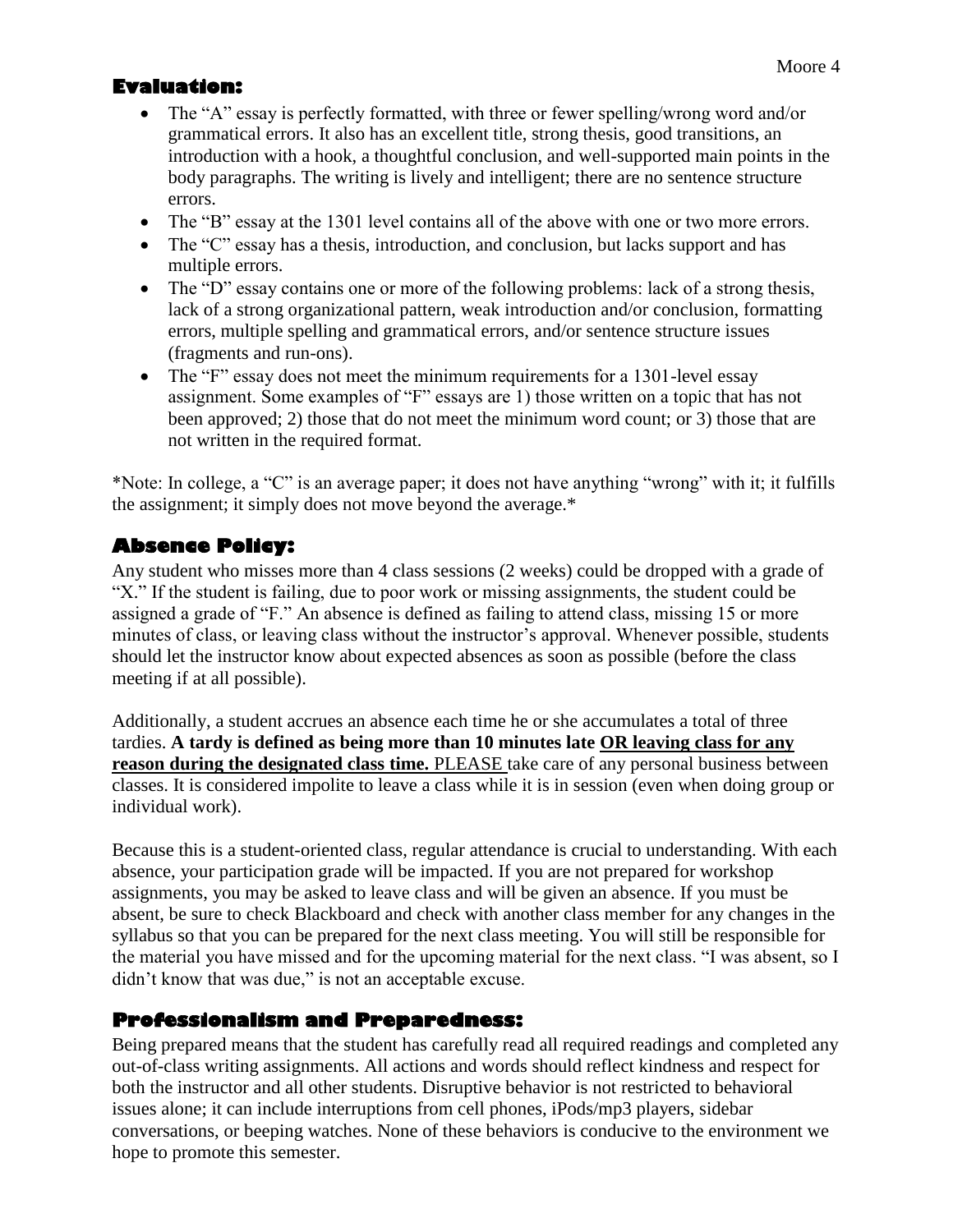Any successful learning experience requires mutual respect on the part of the student and the instructor. Neither instructor nor student should be subject to others' behavior that is rude, disruptive, intimidating, aggressive, or demeaning**.** Student conduct that disrupts the learning process or is deemed disrespectful or threatening shall not be tolerated and may lead to disciplinary action and/or removal from class.

# **Communicating with the Instructor:**

The best way to reach me is through email (given above). Although I cannot guarantee that I will respond to your messages right away, I do check my email frequently. Please realize that if you email me after 5 PM, I cannot guarantee a response that night. Weekend responses may be slower or delayed until the next school day. Your SPC email is considered an official form of communication between you and me, so it is extremely important that you check your SPC email regularly.

If you have any questions or concerns about the class or your performance in the class, please do not hesitate to set up an appointment with me during office hours or write an email to me. I would rather hear about your concerns early in the semester when we still have time to work together, rather than at the end of the class when it is too late for me to help you. Also, if you have any special accommodations please let me know of your needs as soon as possible.

After I hand back graded essays, you must wait 24 hours before you can discuss your grade with me. This time should be spent reading and processing my comments. I am happy to explain my comments and grading rubric and to answer any questions that you may have, but I require that all students let 24 hours pass before contacting me regarding essay grades.

# **Academic Integrity—Plagiarism/Cheating:**

Students are expected to do their own work on all projects, quizzes, assignments, and papers. Failure to comply with this policy will result in an F for the assignment and can result in an F for the course if circumstances warrant it.

Plagiarism violations include, but are not limited to, the following:

- 1. Turning in a paper that has been purchased, borrowed, or downloaded from another student, an online term paper site, or a mail order term paper mill;
- 2. Cutting and pasting together information from books, articles, other papers, or online sites without providing proper documentation;
- 3. Using direct quotations (three or more words) from a source without showing them to be direct quotations and citing them; or
- 4. Giving an in-text citation only at the end of a paragraph.

Cheating violations include, but are not limited to, the following:

- 1. Obtaining an examination by stealing or collusion;
- 2. Discovering the content of an examination before it is given;
- 3. Using an unauthorized source of information (notes, textbook, text messaging, internet) during an examination, quiz, or homework assignment;
- 4. Entering an office or building to obtain unfair advantage;
- 5. Taking an examination for another;
- 6. Altering grade records; or
- 7. Copying another's work during an examination or on a homework assignment.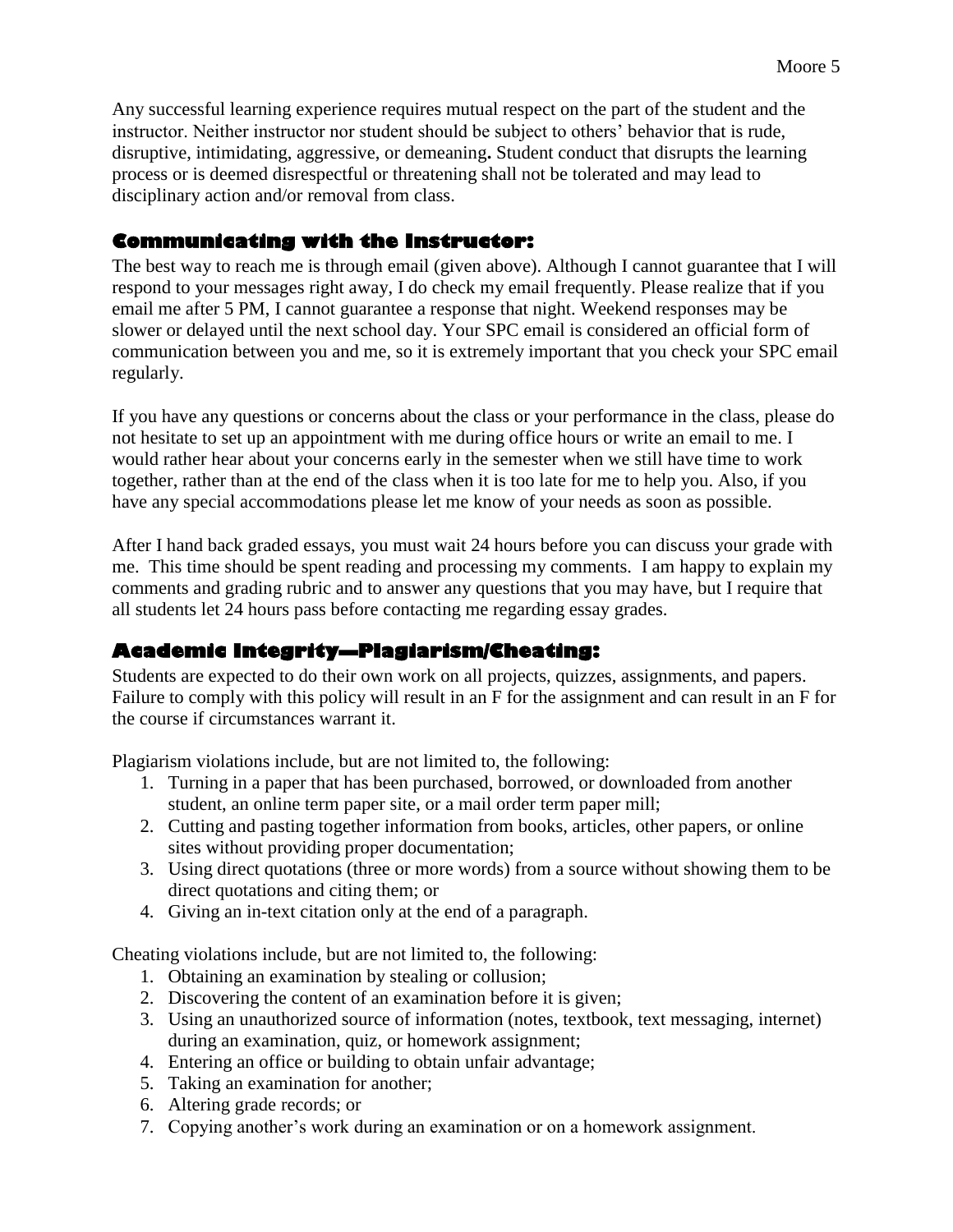# **Students with Disabilities:**

Students with disabilities, including but not limited to physical, psychiatric, or learning disabilities, who wish to request accommodations in this class should notify the Disability Services Office early in the semester so that the appropriate arrangements may be made. In accordance with federal law, a student requesting accommodations must provide acceptable documentation of his/her disability to the Disability Services Office. For more information, call or visit the Disability Services Office at Levelland (Student Health & Wellness Office) 806-716- 2577, Reese Center (Building 8) 806-716-4675, or Plainview Center (Main Office) 806-716- 4302 or 806-296-9611.

# **Statement of Nondiscrimination:**

It is the policy of this instructor not to discriminate on the basis of age, color, disability, ethnicity, gender, national origin, race, religion, sexual orientation, or veteran status.

# **Statement of Diversity:**

In this class, the instructor will establish and support an environment that values and nurtures individual and group differences and encourages engagement and interaction. Understanding and respecting multiple experiences and perspectives will serve to challenge and stimulate all of us to learn about others, about the larger world, and about ourselves. By promoting diversity and intellectual exchange, we will not only mirror society as it is, but also model society as it should and can be.

# **Campus Concealed Carry:**

Texas Senate Bill - 11 (Government Code 411.2031, et al.) authorizes the carrying of a concealed handgun in South Plains College buildings only by persons who have been issued and are in possession of a Texas License to Carry a Handgun. Qualified law enforcement officers or those who are otherwise authorized to carry a concealed handgun in the State of Texas are also permitted to do so. Pursuant to Penal Code (PC) 46.035 and South Plains College policy, license holders may not carry a concealed handgun in restricted locations. For a list of locations, please refer to the SPC policy at:

[\(http://www.southplainscollege.edu/human\\_resources/policy\\_procedure/hhc.php\)](http://www.southplainscollege.edu/human_resources/policy_procedure/hhc.php). Pursuant to PC 46.035, the open carrying of handguns is prohibited on all South Plains College campuses. Report violations to the College Police Department at 806-716-2396 or 9-1-1.

**NOTE: This syllabus and schedule is subject to change at the instructor's discretion. Continued enrollment by the student in the course indicates that the student agrees and will abide by all policies set forth in this syllabus by the instructor.**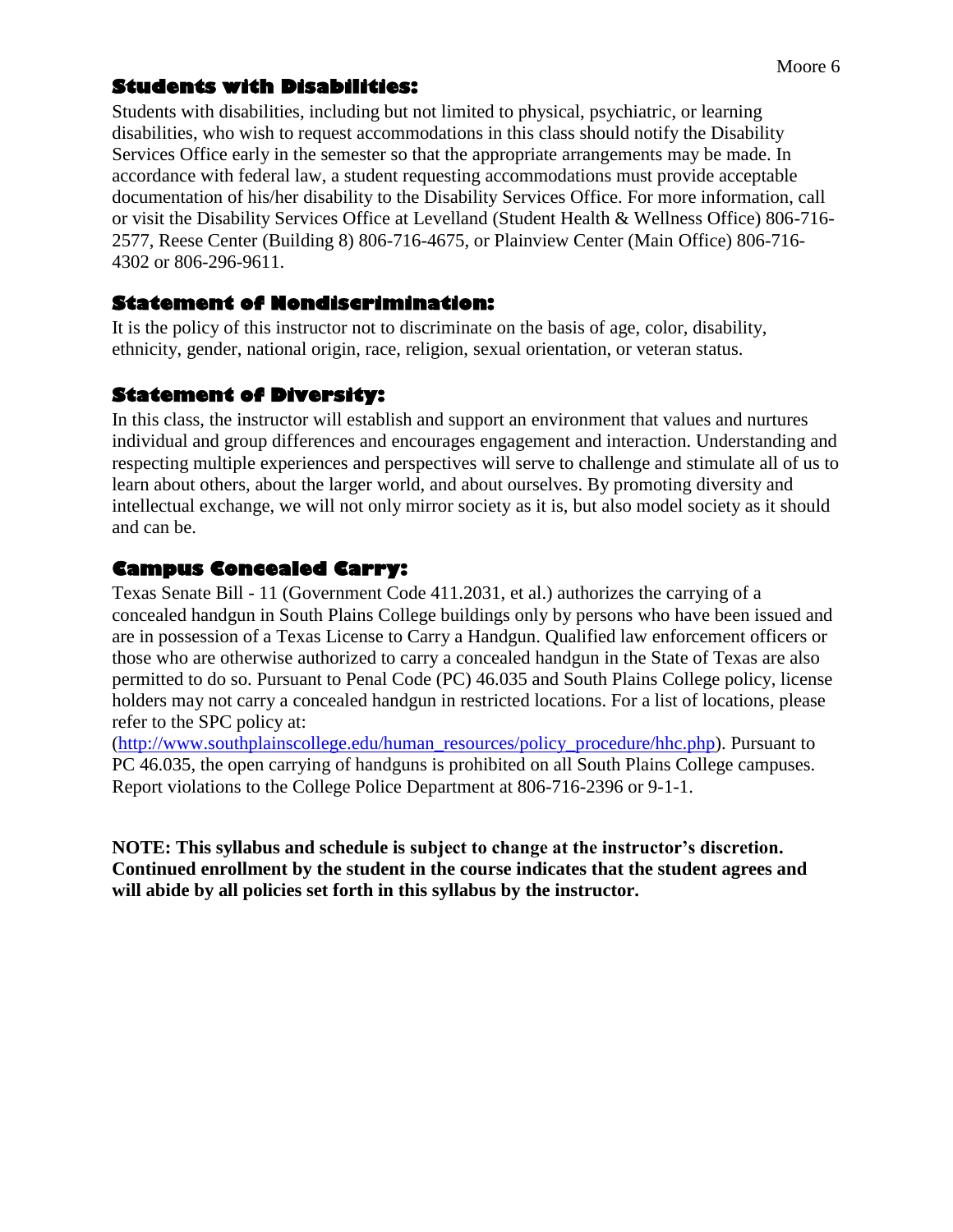#### **Week 1**

M 8/28: Introductions // Syllabus // Expectations

W 8/30: Explanation of Assignments // Critical Thinking, Reading, and Writing

- Lecture/Practice/Prompt for *Essay #1*
- "An Introduction to Writing" Pg. 2

#### **Week 2**

#### *M 9/4: LABOR DAY HOLIDAY*

W 9/6: Intro to Writing/Writing Process/MLA Citation

• "The Writing Process" Pg. 22

#### **Week 3**

#### M 9/11: **Summary/Writing Process Essay #1 DUE**

• MLA Citations/Plagiarism

W 9/13: Lecture/Practice/Prompt for *Essay #2*

- "Definition" Pg. 304
- "The First and Second Steps in Essay Writing" Pg. 50

#### **Week 4**

M 9/18: Sample Essays/Prewriting/Organization

- "The Third Step in Essay Writing" Pg. 83
- "The Fourth Step in Essay Writing" Pg. 110

W 9/20: Essay Exam 2

#### **Week 5**

M 9/25: Group PR + Connect Assignments Open

• "The Four Bases for Revising Essays" Pg. 144

W 9/27: Group PR + Connect Assignments Open

#### **Week 6**

M 10/2: Group PR + Connect Assignments Open

#### W 10/4: **Essay #2 DUE + Connect Assignments CLOSED (at 11:59 PM)**

- Lecture/Practice/Prompt for *Essay #3*
- "Cause and/or Effect" Pg. 260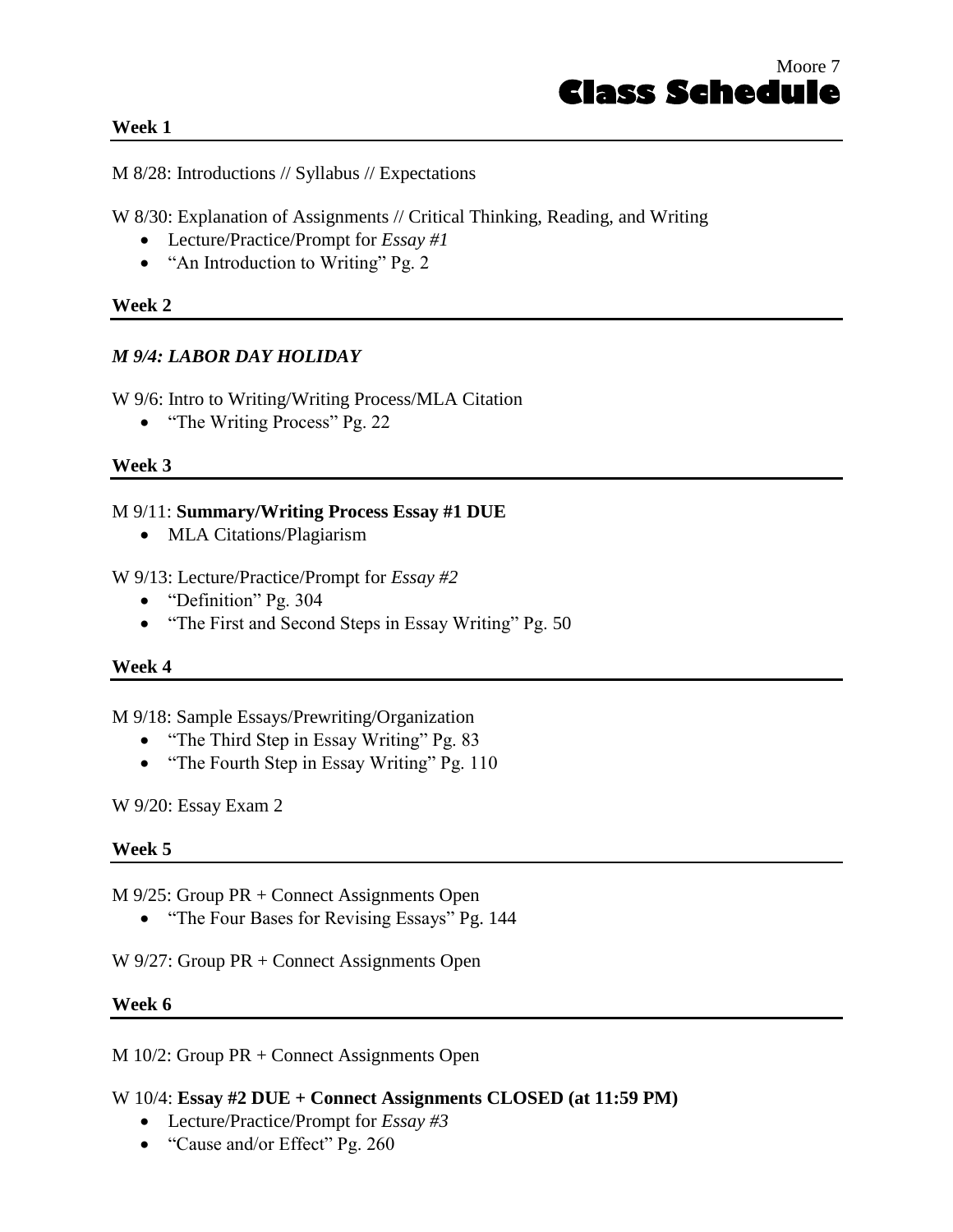#### **Week 7**

M 10/9: Sample Essays/Prewriting/Organization

Class will not meet in person. Watch video lecture online for prewriting/organization.

W 10/11: Essay Exam 3

# *F 10/13: FALL BREAK*

# **Week 8**

M 10/16: Group PR + Connect Assignments Open

W 10/18: Group PR + Connect Assignments Open

## **Week 9**

M 10/23: Group PR + Connect Assignments Open

# W 10/25: **Essay #3 DUE + Connect Assignments CLOSED (at 11:59 PM)**

- Lecture/Practice/Prompt for *Essay #4*
- "Comparison and/or Contrast" Pg. 281

## **Week 10**

M 10/30: Sample Essays/Prewriting/Organization

## W 11/1: Essay Exam 4

## **Week 11**

M 11/6: Peer Edit/Revision/Expansion + Connect Assignments Open

W 11/8: Local Revision/Proofreading + Connect Assignments Open

#### **Week 12**

## M 11/13: **Essay #4 DUE + Connect Assignments CLOSED (at 11:59 PM)**

- Lecture/Practice/Prompt for *Essay #5*
- "Argument" Pg. 343

## W 11/15: Lecture/Practice/Prompt

• "Argument" Pg. 343